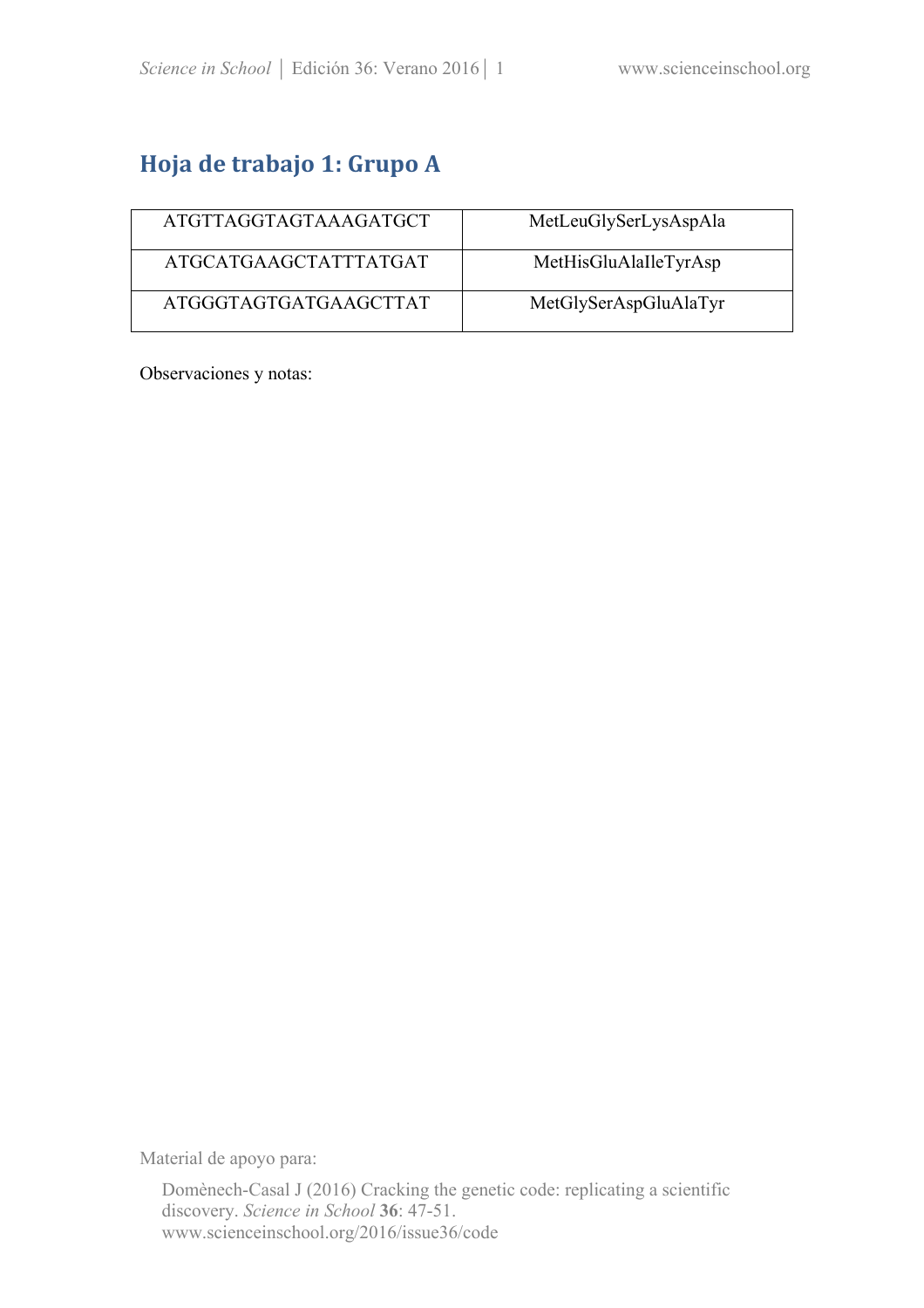## **Hoja de trabajo 1: Grupo B**

| ATGGGTAGTGATGAAGCTTAT | MetGlySerAspGluAlaTyr |
|-----------------------|-----------------------|
| ATGAGTAAAGATGAAGCTATT | MetSerLysAspGluAlaIle |
| ATGGGTAGTATGAAACATATT | MetGlySerMetLysHisIle |

Observaciones y notas:

Material de apoyo para: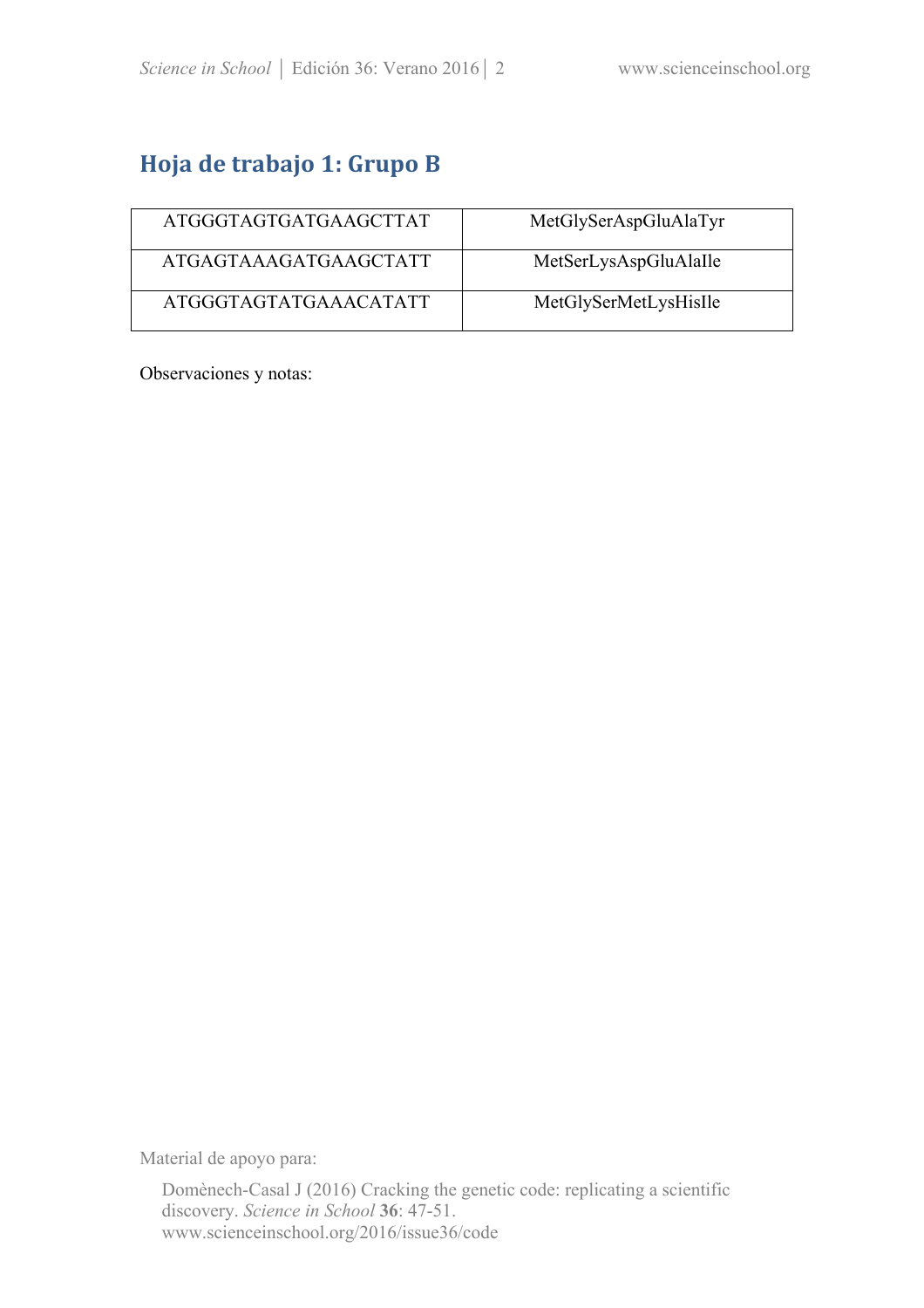# **Hoja de trabajo 1: Grupo C**

| ATGGGTAGTATGAAACATATT | MetGlySerMetLysHisIle |
|-----------------------|-----------------------|
| ATGGTTTGTAGTAAATTACAT | MetValCysSerLysLeuHis |
| ATGCATGAAATTGTTTGTGGT | MetHisGluIleValCysGly |

Observaciones y notas:

Material de apoyo para: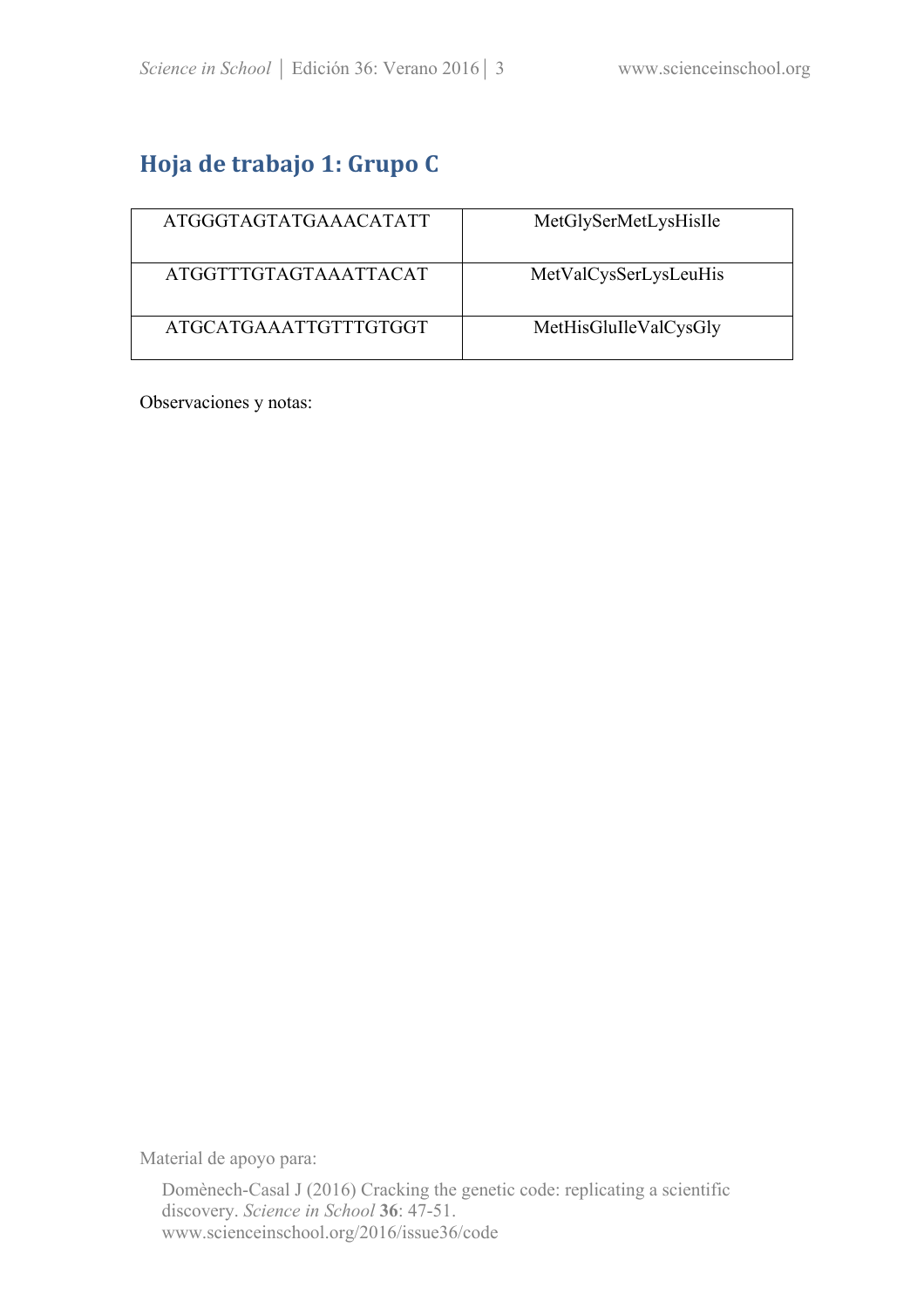# **Hoja de trabajo 1: Grupo D**

| ATGCATGAAATTGTTTGTGGT | MetHisGluIleValCysGly |
|-----------------------|-----------------------|
| ATGCATGCTGATGTTTGTTTA | MetHisAlaAspValCysLeu |
| ATGAAAATGGATGGTGAAGCT | MetLysMetAspGlyGluAla |

Observaciones y notas:

Material de apoyo para: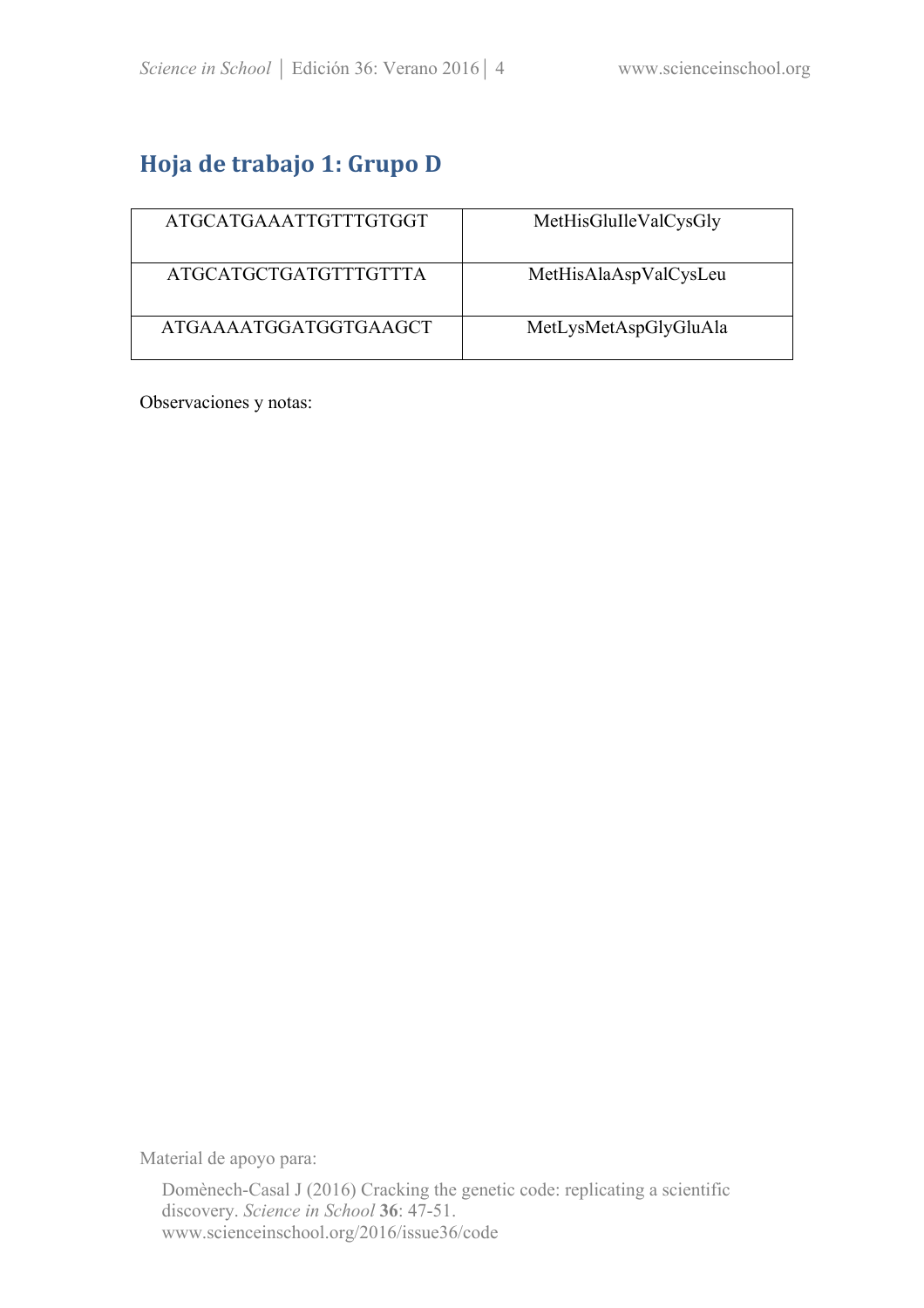# **Hoja de trabajo 1: Grupo E**

| ATGAAAATGGATGGTGAAGCT | MetLysMetAspGlyGluAla |
|-----------------------|-----------------------|
| ATGGAAGCTATTTATTGTTTA | MetGluAlaIleTyrCysLeu |
| ATGTTAGGTAGTAAAGATGCT | MetLeuGlySerLysAspAla |

Observaciones y notas:

Material de apoyo para: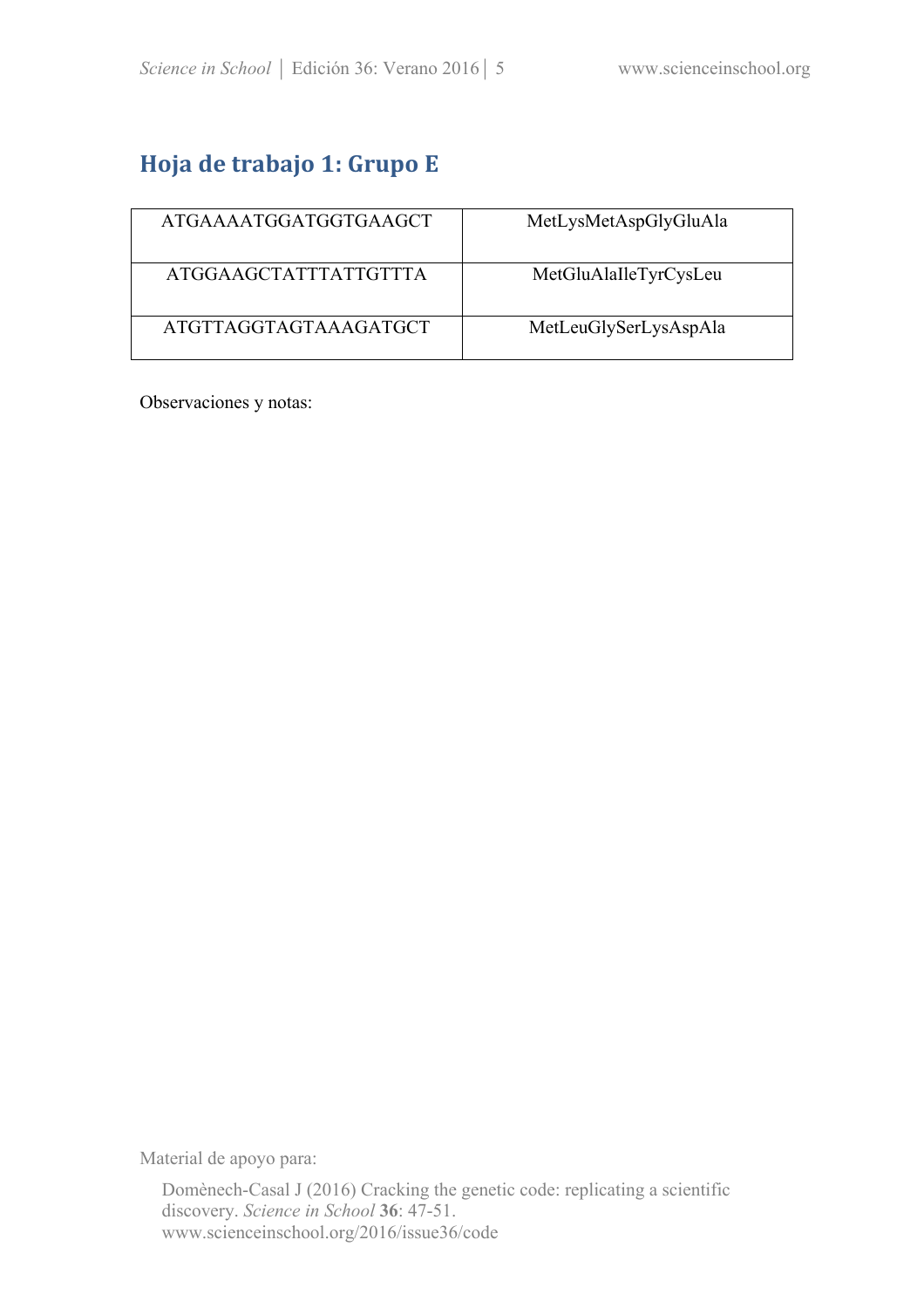# **Hoja de trabajo 2: Grupo A**

| ATGGTTTCGTACACTGCGTCA | MetValSerTyrThrAlaSer |
|-----------------------|-----------------------|
| ATGCCGTACACATGTGTCACA | MetProTyrThrCysValThr |
| ATGACGAGTGCGTTGTGCGAT | MetThrSerAlaLeuCysAsp |

Observaciones y notas:

Material de apoyo para: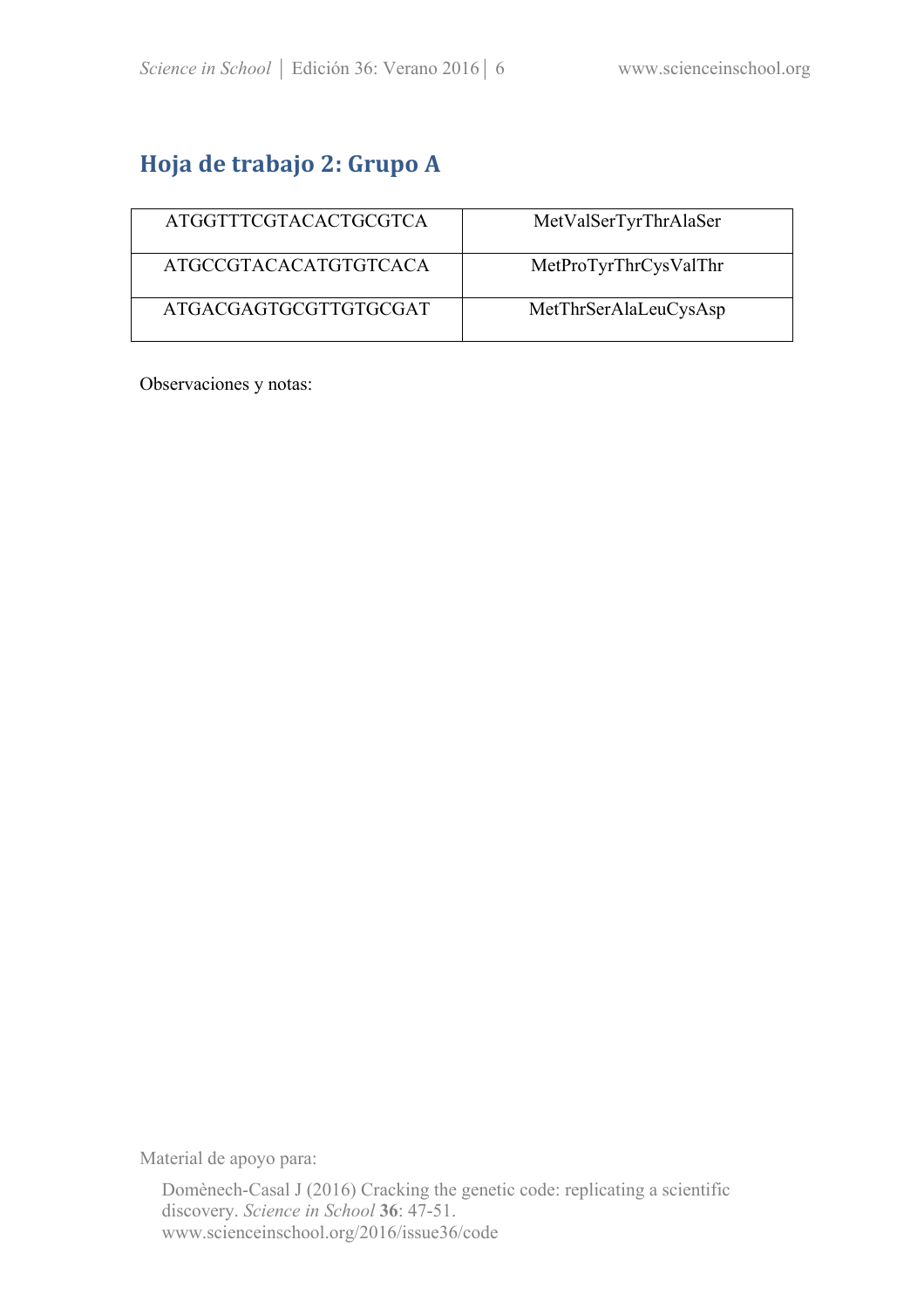## **Hoja de trabajo 2: Grupo B**

| ATGACGAGTGCGTTGTGCGAT | MetThrSerAlaLeuCysAsp |
|-----------------------|-----------------------|
| ATGGGACTCGTGTCATCACTG | MetGlyLeuValSerSerLeu |
| ATGGTTAACAGACTGTGCTCG | MetValAsnArgLeuCysSer |

Observaciones y notas:

Material de apoyo para: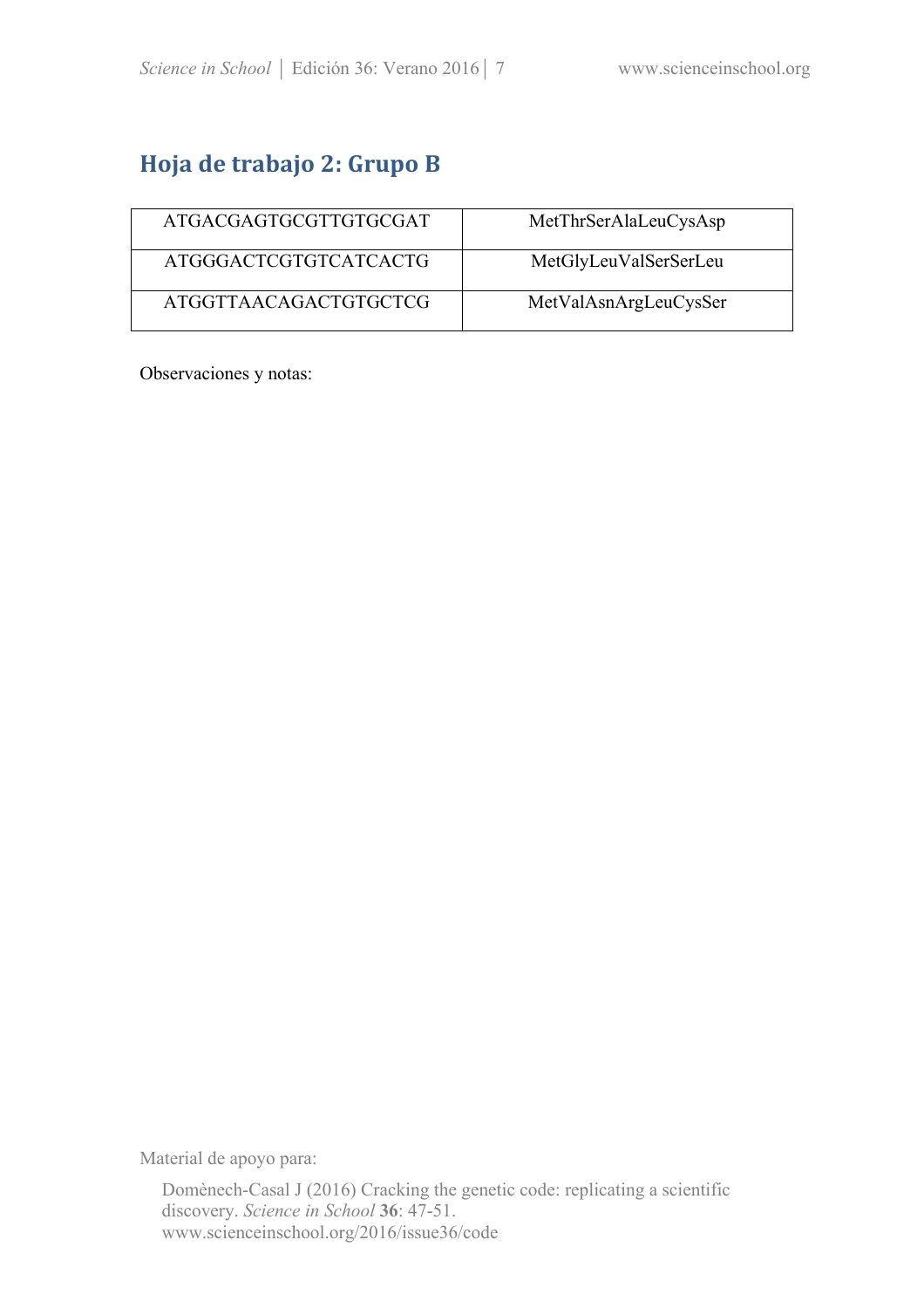# **Hoja de trabajo 2: Grupo C**

| ATGGTTAACAGACTGTGCTCG | MetValAsnArgLeuCysSer |
|-----------------------|-----------------------|
| ATGAAATTGCATTTGCTGCAA | MetLysLeuHisLeuLeuGln |
| ATGAAAGCTGAGGCTGTTAAA | MetLysAlaGluAlaValLys |

Observaciones y notas:

Material de apoyo para: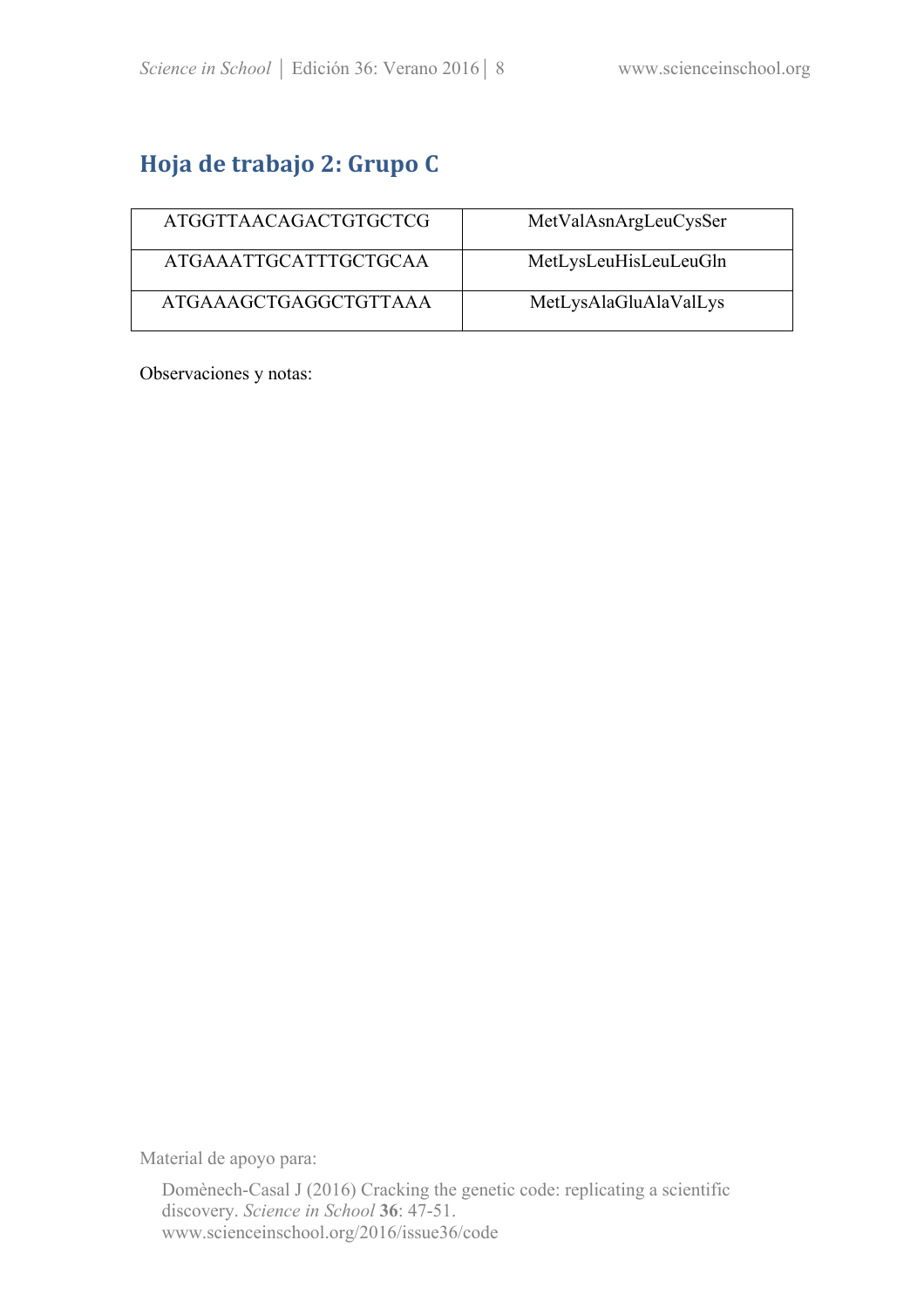## **Hoja de trabajo 2: Grupo D**

| ATGAAAGCTGAGGCTGTTAAA | MetLysAlaGluAlaValLys |
|-----------------------|-----------------------|
| ATGTGCGTGTCACGCGCGATC | MetCysValSerArgAlaIle |
| ATGAACCTCTGCCAGGCTGAT | MetAsnLeuCysGlnAlaAsp |

Observaciones y notas:

Material de apoyo para: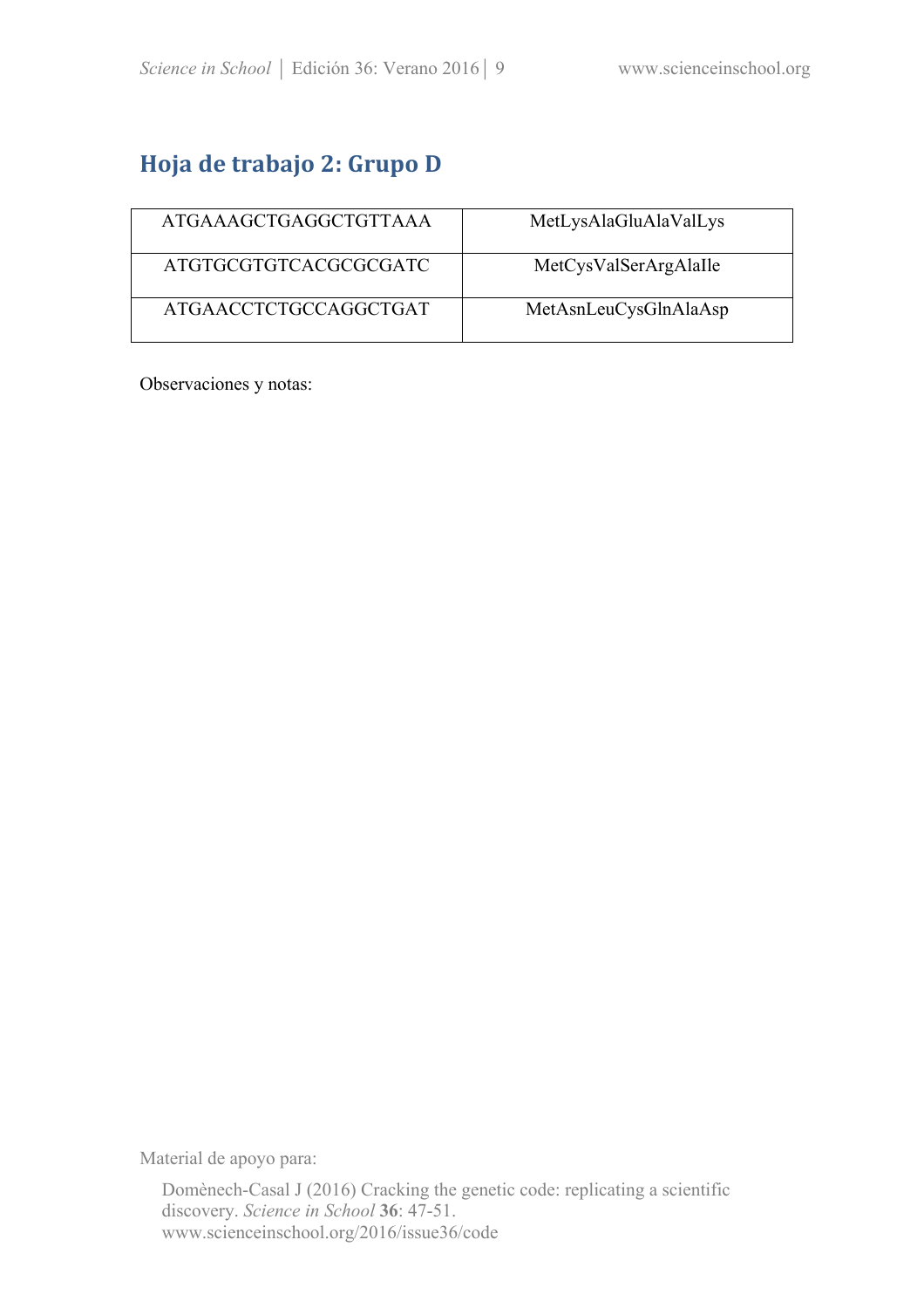# **Hoja de trabajo 2: Grupo E**

| ATGAACCTCTGCCAGGCTGAT  | MetAsnLeuCysGlnAlaAsp |
|------------------------|-----------------------|
| ATGTGCCAATCGTCGTACACCA | MetCysGlnSerSerTyrThr |
| ATGGTTTCGTACACTGCGTCA  | MetValSerTyrThrAlaSer |

Observaciones y notas:

Material de apoyo para: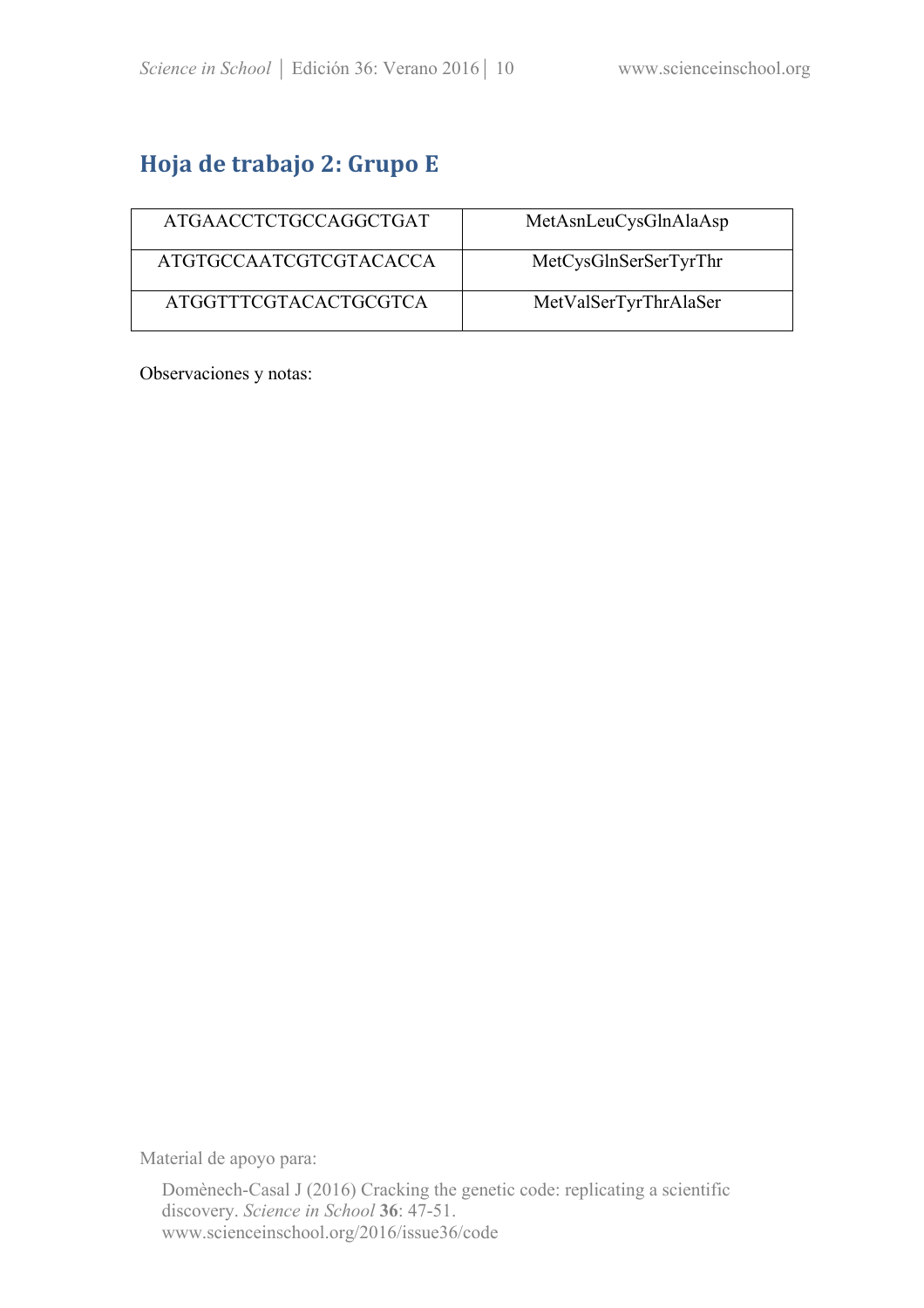### Hojas de trabajo 3 y 4: Grupo A

| TGTCATGCATGCGTCATCACTGAC       | ж            |
|--------------------------------|--------------|
| <b>TGCGTGACTATGGACACAGTCGT</b> | MetAspThrVal |

| ATGTGTCGATGACTGATCATG   | MetCysArg       |
|-------------------------|-----------------|
| ATGTGCGTACACATTTGAGTC   | MetCysValHisIle |
| ATGCTGTACACATGATGCACAGT | MetLeuTyrThr    |

Observaciones y notas:

Material de apoyo para: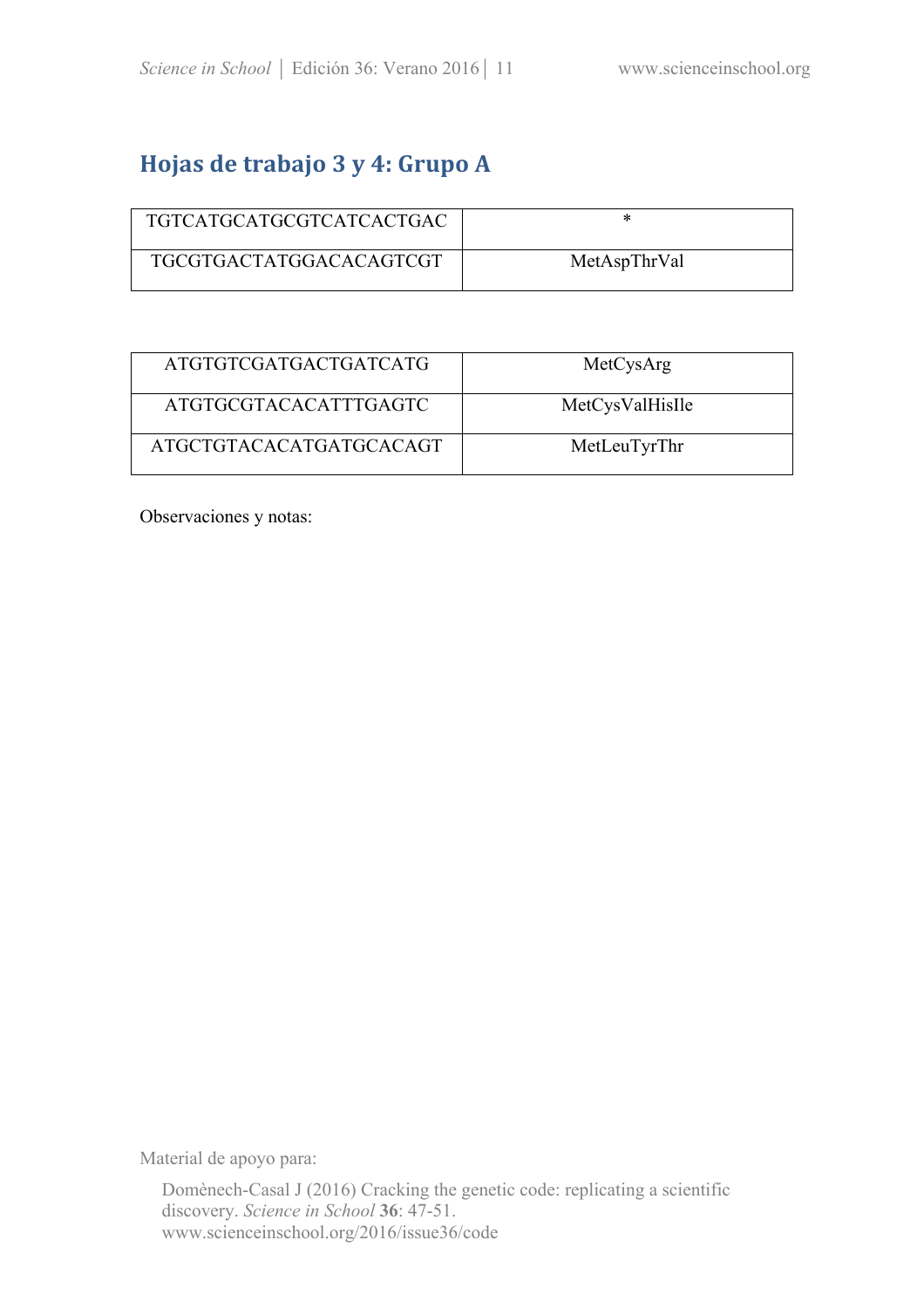### Hojas de trabajo 3 y 4: Grupo B

| <b>TGCGTGACTATGGACACAGTCGT</b> | MetAspThrVal |
|--------------------------------|--------------|
| TGTCGATCTATGCGATGCATG          | MetArgCysMet |

| ATGCTGTACACATGATGCACAGT | MetLeuTyrThr    |
|-------------------------|-----------------|
| ATGTGCGTACACAGTTAATCG   | MetCysValHisSer |
| ATGGCACATGACGATTAAACA   | MetAlaHisAspAsp |

Observaciones y notas:

Material de apoyo para: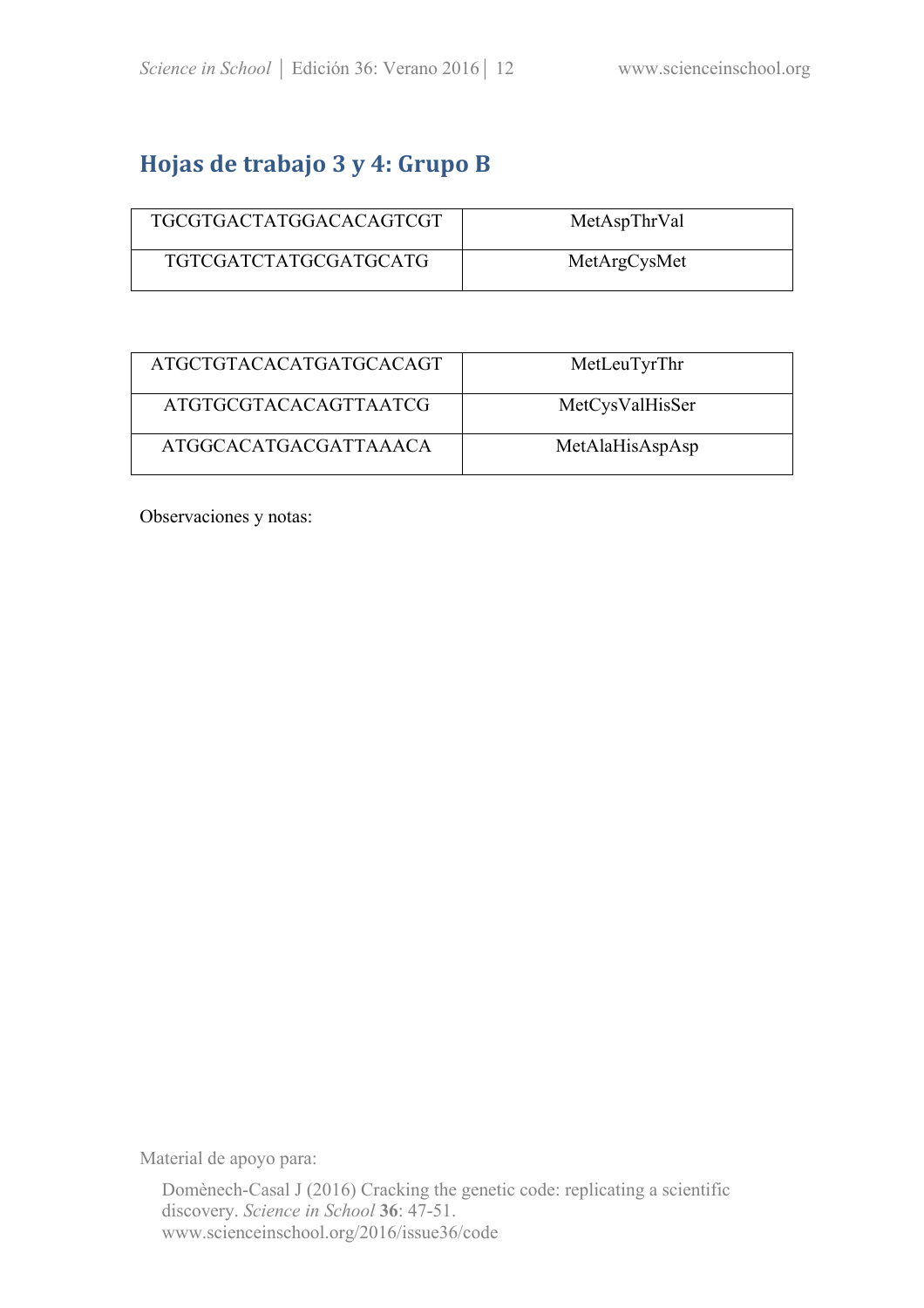### Hojas de trabajo 3 y 4: Grupo C

| TGTCGATCTATGCGATGCATG | MetArgCysMet |  |
|-----------------------|--------------|--|
| TTAACTGTATGCATGGTACTA | MetValLeu    |  |

| ATGGCACATGACGATTAAACA  | MetAlaHisAspAsp |
|------------------------|-----------------|
| ATGATGACGATTAAATAACAC  | MetMetThrIleLys |
| ATGTGCGCATGACTGACTAGAT | MetCysAla       |

Observaciones y notas:

Material de apoyo para: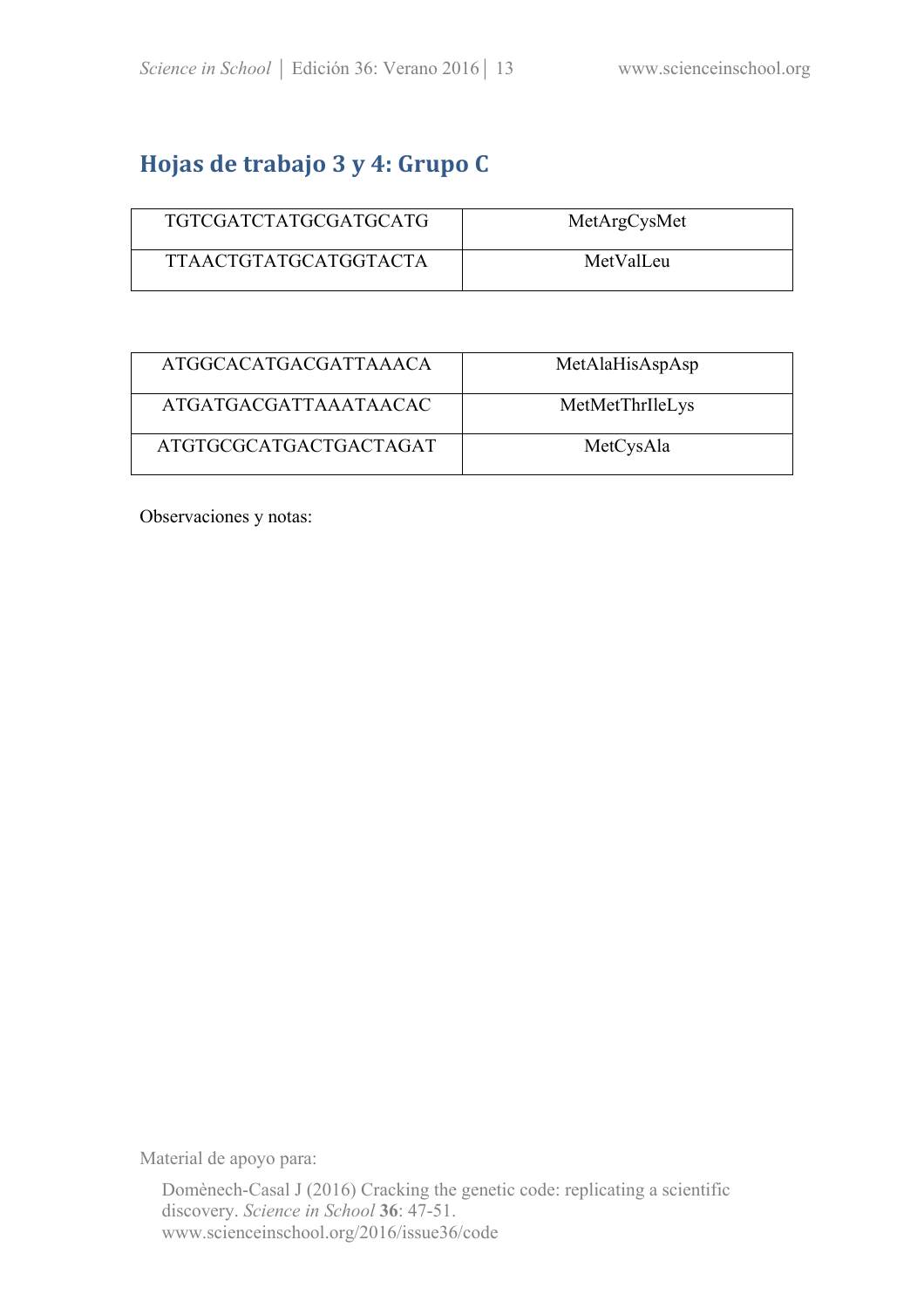### Hojas de trabajo 3 y 4: Grupo D

| TTAACTGTATGCATGGTACTA        | MetValLeu       |  |
|------------------------------|-----------------|--|
| <b>CTAGTCATGTCGATGCATGCA</b> | MetSerMetHisAla |  |

| ATGTGCGCATGACTGACTAGAT  | MetCysAla |
|-------------------------|-----------|
| ATGTATTGACTGACTAGATATGC | MetTyr    |
| ATGTGTCGATGACTGATCATG   | MetCysArg |

Observaciones y notas:

Material de apoyo para: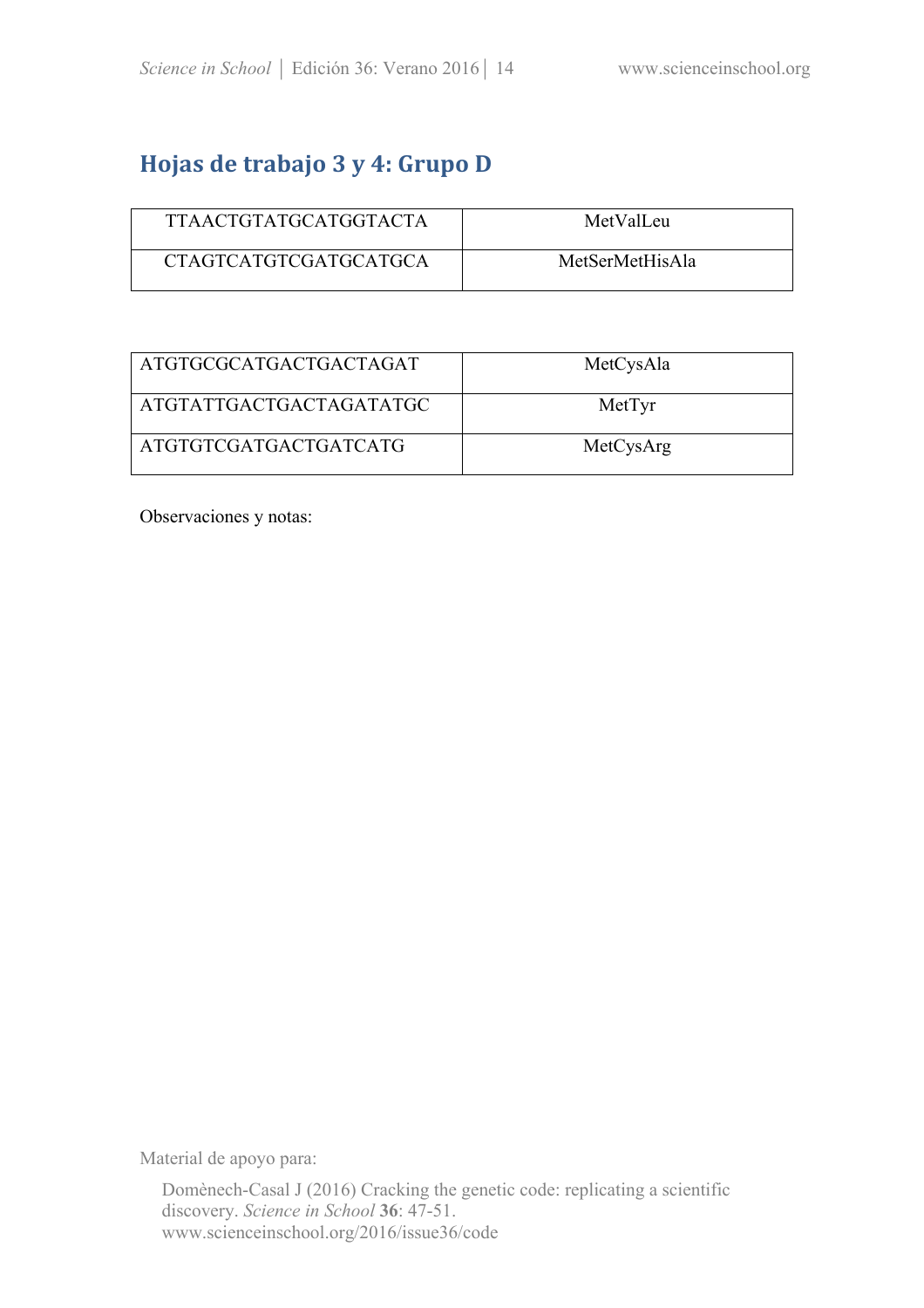### Hojas de trabajo 3 y 4: Grupo E

| <b>CTAGTCATGTCGATGCATGCA</b> | MetSerMetHisAla |
|------------------------------|-----------------|
| TGTCTAATGTTTACCGGATTT        | MetPheThrGlyPhe |

| ATGCTGTACACATGATGCACAGT | MetLeuTyrThr    |
|-------------------------|-----------------|
| ATGATGACGATTAAATAACAC   | MetMetThrIleLys |
| ATGTGCGCATGACTGACTAGAT  | MetCysAla       |

Observaciones y notas:

Material de apoyo para: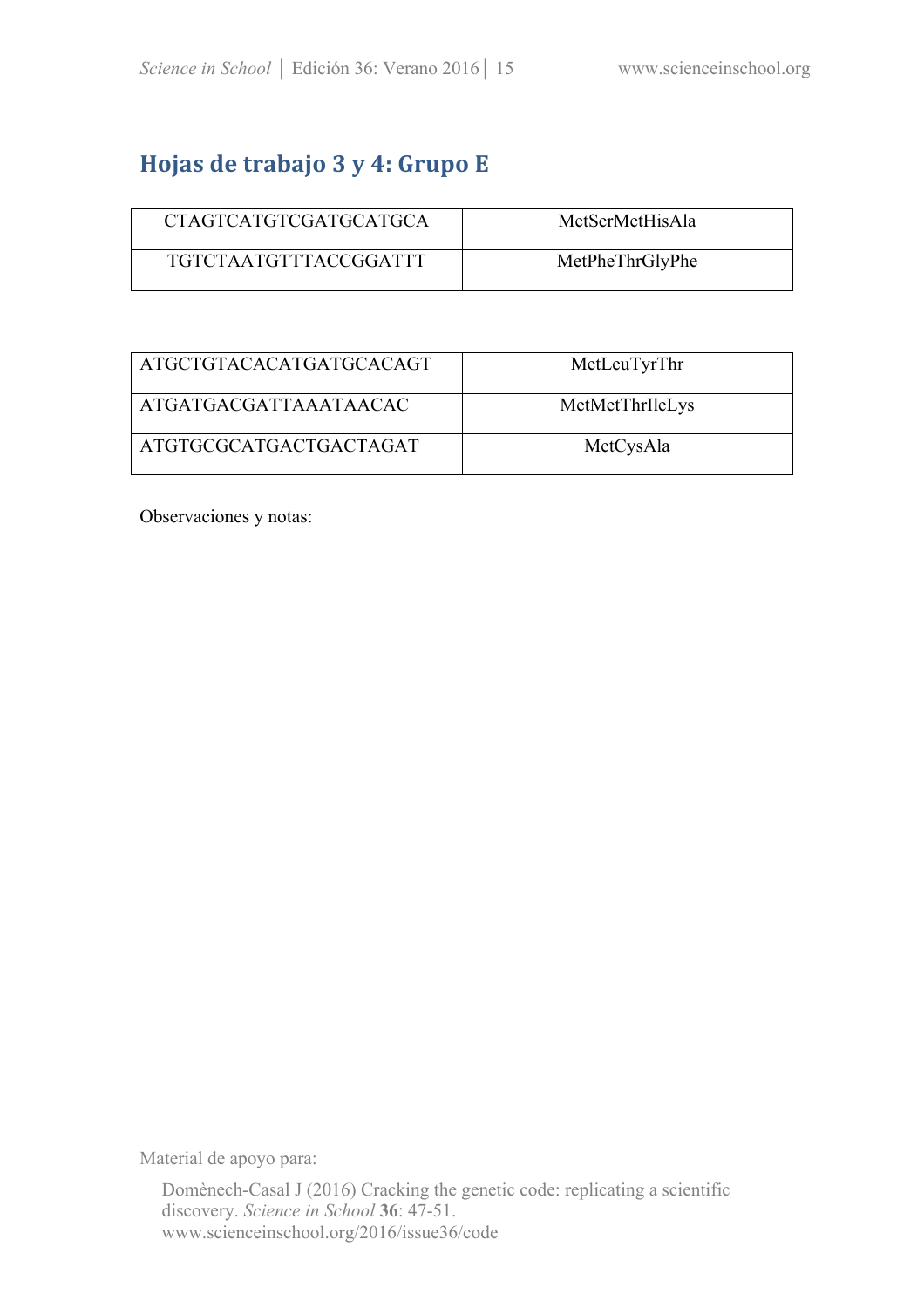# **Hoja de trabajo 5: Grupo A**

#### **Diseña tus mutaciones**

| Secuencia original | Secuencia mutada | Resultado esperado | $\zeta$ Confirmado? |
|--------------------|------------------|--------------------|---------------------|
|                    |                  |                    |                     |
|                    |                  |                    |                     |
|                    |                  |                    |                     |
|                    |                  |                    |                     |
|                    |                  |                    |                     |
|                    |                  |                    |                     |
|                    |                  |                    |                     |
|                    |                  |                    |                     |
|                    |                  |                    |                     |
|                    |                  |                    |                     |
|                    |                  |                    |                     |
|                    |                  |                    |                     |
|                    |                  |                    |                     |

Observaciones y notas:

Material de apoyo para: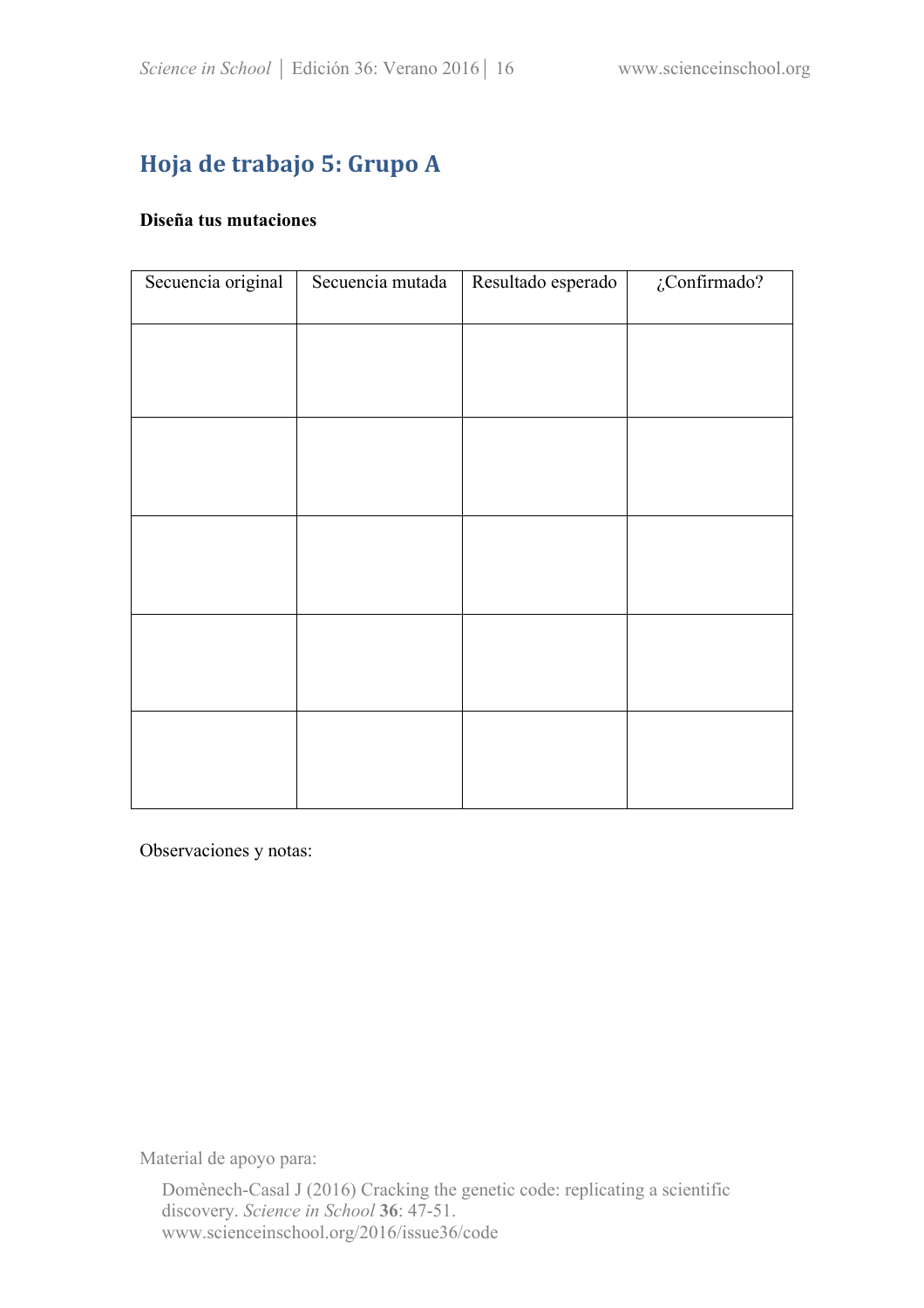# **Hoja de trabajo 5: Grupo B**

#### **Diseña tus mutaciones**

| Secuencia original | Secuencia mutada | Resultado esperado | $\zeta$ Confirmado? |
|--------------------|------------------|--------------------|---------------------|
|                    |                  |                    |                     |
|                    |                  |                    |                     |
|                    |                  |                    |                     |
|                    |                  |                    |                     |
|                    |                  |                    |                     |
|                    |                  |                    |                     |
|                    |                  |                    |                     |
|                    |                  |                    |                     |
|                    |                  |                    |                     |
|                    |                  |                    |                     |
|                    |                  |                    |                     |
|                    |                  |                    |                     |
|                    |                  |                    |                     |

Observaciones y notas:

Material de apoyo para: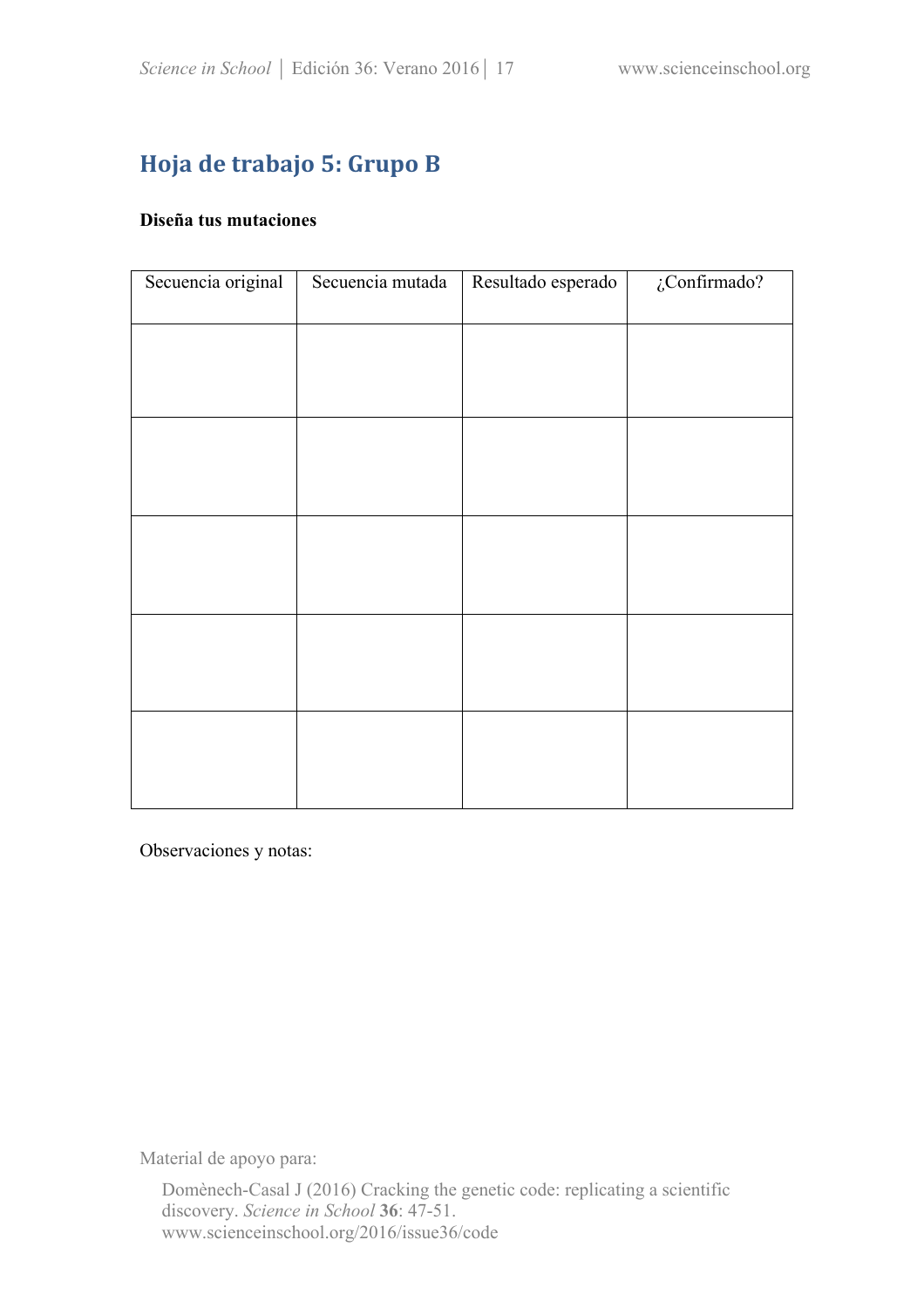# **Hoja de trabajo 5: Grupo C**

#### **Diseña tus mutaciones**

| Secuencia original | Secuencia mutada | Resultado esperado | $\zeta$ Confirmado? |
|--------------------|------------------|--------------------|---------------------|
|                    |                  |                    |                     |
|                    |                  |                    |                     |
|                    |                  |                    |                     |
|                    |                  |                    |                     |
|                    |                  |                    |                     |
|                    |                  |                    |                     |
|                    |                  |                    |                     |
|                    |                  |                    |                     |
|                    |                  |                    |                     |
|                    |                  |                    |                     |
|                    |                  |                    |                     |
|                    |                  |                    |                     |
|                    |                  |                    |                     |

Observaciones y notas:

Material de apoyo para: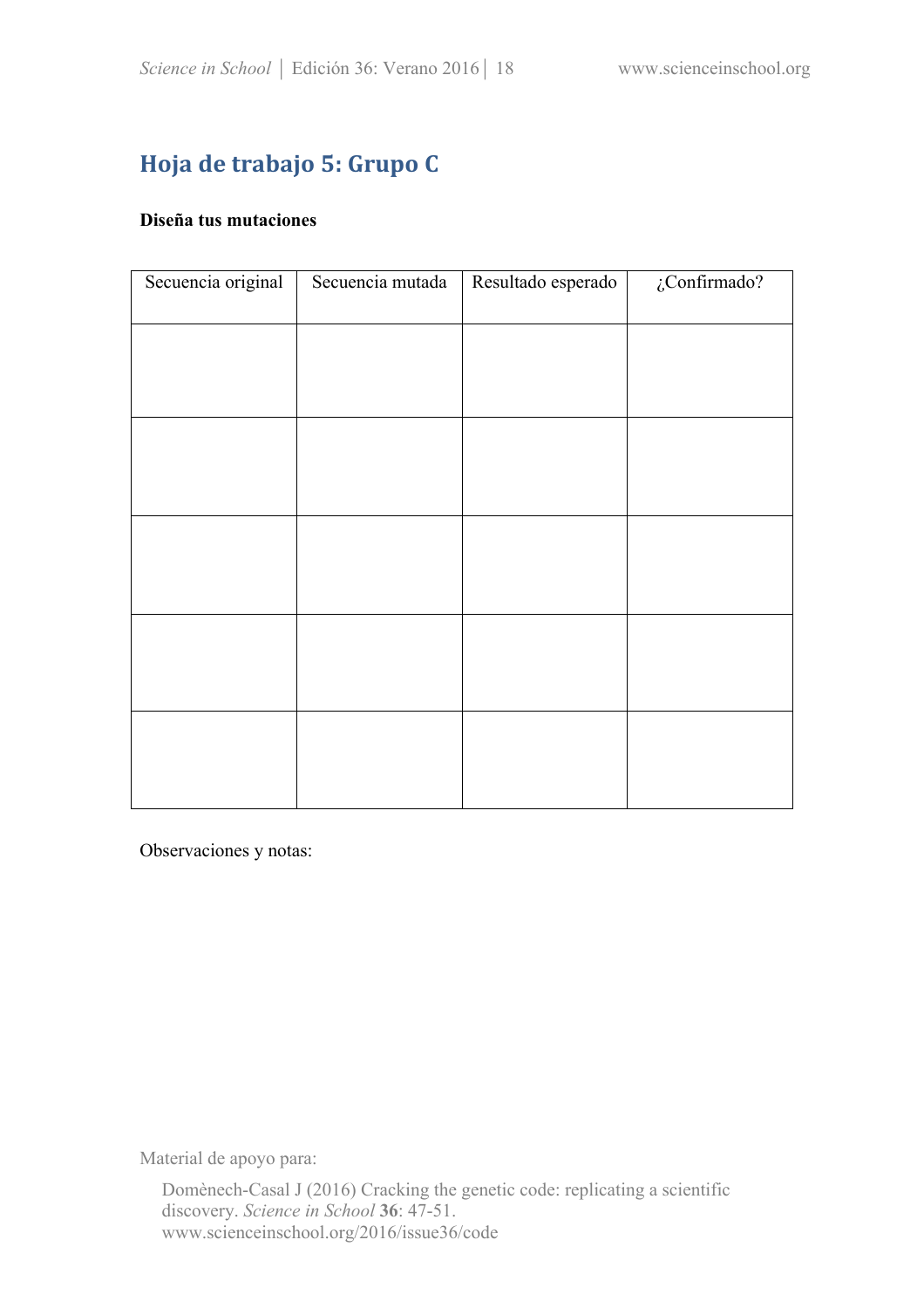# **Hoja de trabajo 5: Grupo D**

#### **Diseña tus mutaciones**

| Secuencia original | Secuencia mutada | Resultado esperado | $\zeta$ Confirmado? |
|--------------------|------------------|--------------------|---------------------|
|                    |                  |                    |                     |
|                    |                  |                    |                     |
|                    |                  |                    |                     |
|                    |                  |                    |                     |
|                    |                  |                    |                     |
|                    |                  |                    |                     |
|                    |                  |                    |                     |
|                    |                  |                    |                     |
|                    |                  |                    |                     |
|                    |                  |                    |                     |
|                    |                  |                    |                     |
|                    |                  |                    |                     |
|                    |                  |                    |                     |

Observaciones y notas:

Material de apoyo para: